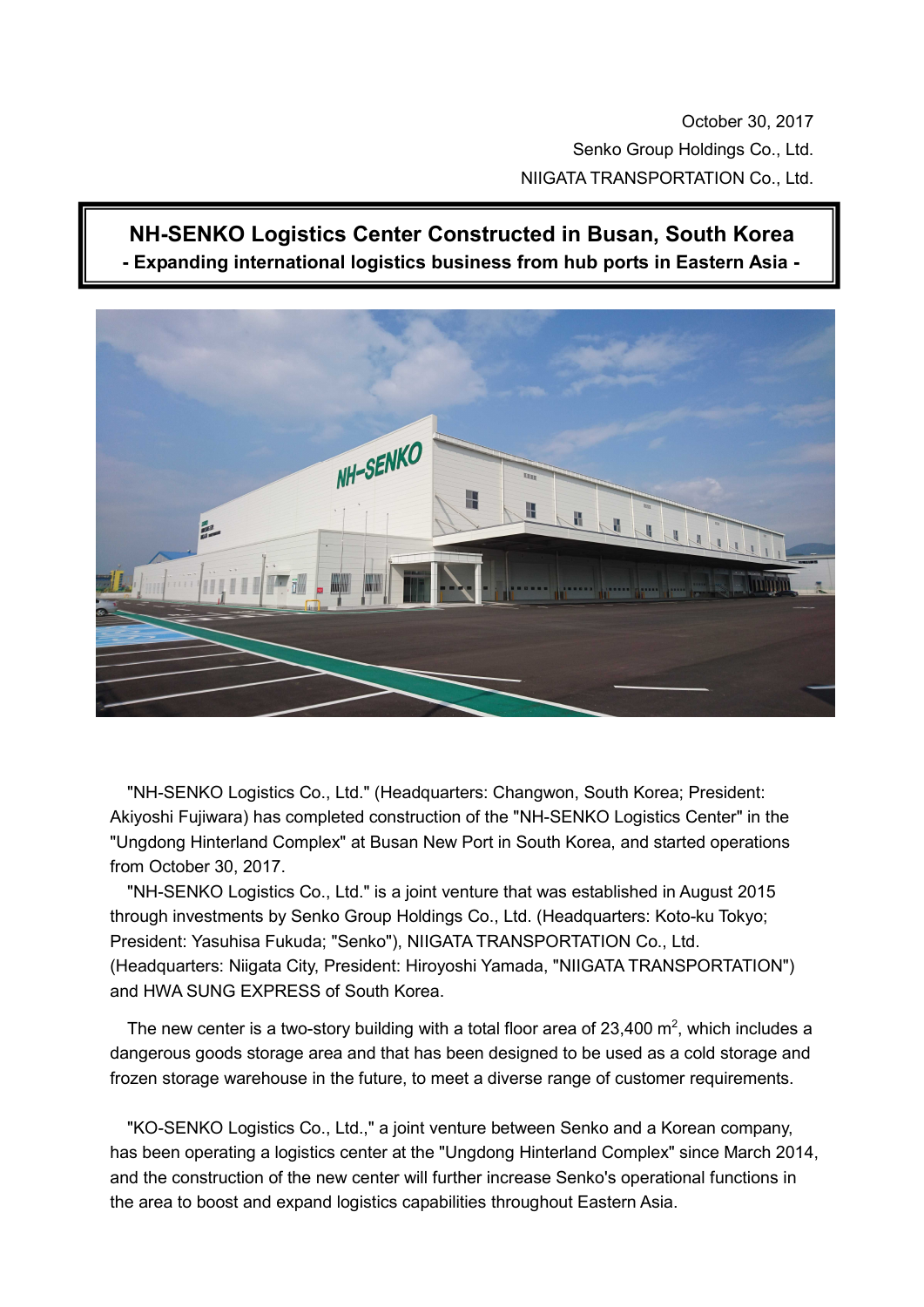Meanwhile, NIIGATA TRANSPORTATION will build on the advantages of its strong customer base in the Niigata region close to Korea as well as its delivery network throughout Japan, to tap into domestic and international demand passing through the new center to expand its international logistics as well as its domestic transportation businesses.

Busan New Port is an international hub port in Eastern Asia with one of the largest container handling capacities in the world, and the "Ungdong Hinterland Complex" has been specified as a free trade zone ("FTZ"), which allows for simplified processes required for logistics, indefinite storage for bonded cargo, and areas for sorting and other logistics operations.

The new center will maximize the benefits of the FTZ for its goods storage and logistics operations, as well as its container loading and port processing capabilities, to allow low-cost logistics services to be provided.

<NH-SENKO Logistics Center overview>

| 1. Name:               | <b>NH-SENKO Logistics Center</b>                             |  |  |
|------------------------|--------------------------------------------------------------|--|--|
| 2. Location:           | Republic of South Korea, Gyeongsangnam-do, Changwon District |  |  |
| 3. Building structure: | steel-framed, 2 story                                        |  |  |
| 4. Site area:          | approx. 35,500 m <sup>2</sup>                                |  |  |
| 5. Total floor area:   | approx. 23,400 m <sup>2</sup>                                |  |  |
| 6. Operator:           | NH-SENKO Logistics Co., Ltd.                                 |  |  |
| 7. Equipment:          | 4 Cargo elevators                                            |  |  |
|                        | 3 Vertical conveyors                                         |  |  |
|                        |                                                              |  |  |

<NH-SENKO Logistics Co., Ltd. overview>

| 1. Company name: | NH-SENKO Logistics Co., Ltd. |
|------------------|------------------------------|
|------------------|------------------------------|

- 2. Established: August 4, 2015
- 3. President: Akiyoshi Fujiwara
- 4. Headquarters: Republic of South Korea, Gyeongsangnam-do, Changwon District
- 5. Capital: 4 billion won (360 million yen)
- 6. Investment ratio: Senko Group Holdings 55%
	- NIIGATA TRANSPORTATION 10%

HWA SUNG EXPRESS 35%